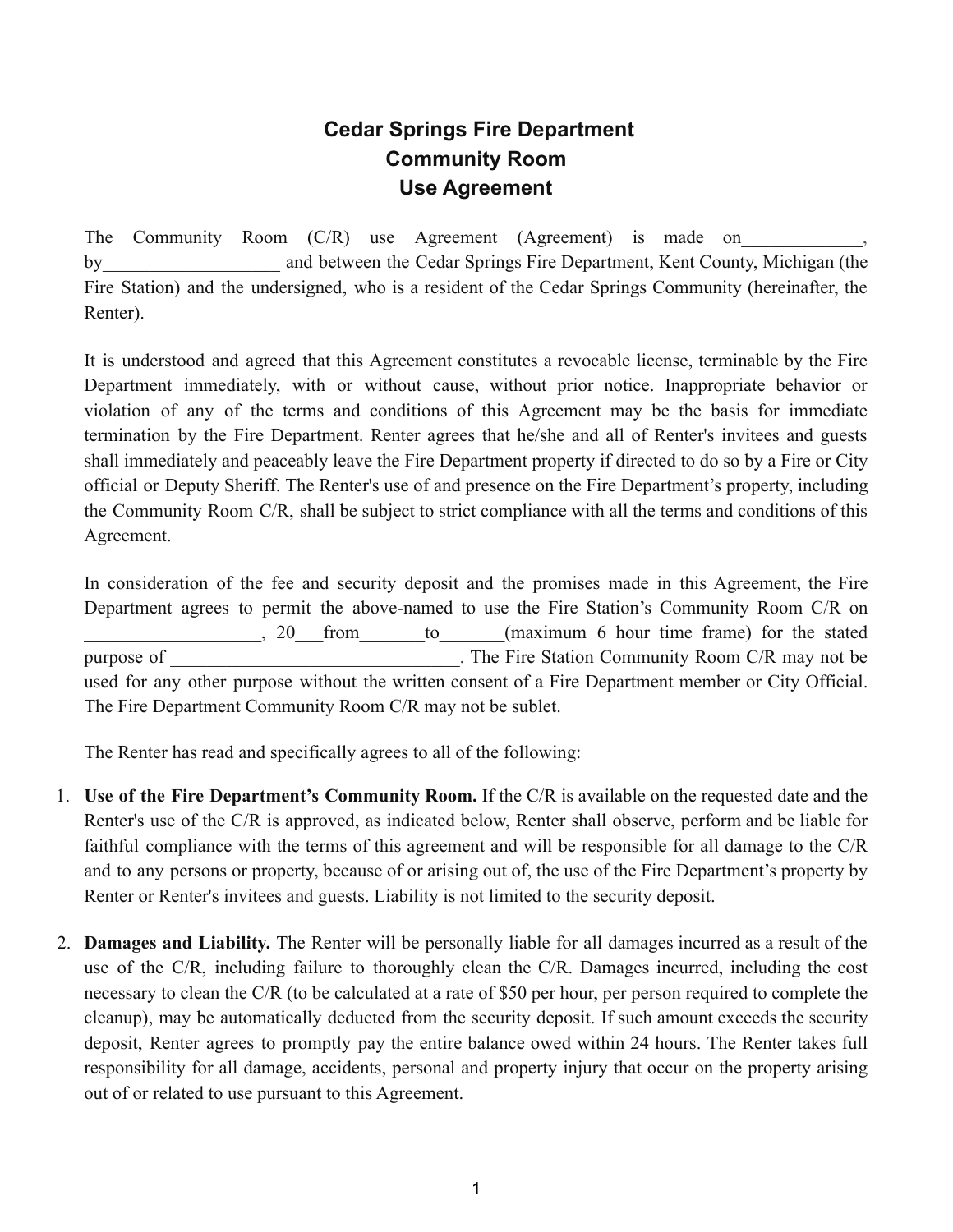The Renter will indemnify and hold harmless the Fire Department, its Fire Department members, its officials, its employees, and the City of Cedar Springs, and other members of the public on theFire Station property from any and all loss, including attorney's fees-incurred; that may be sustained-in connection with any such damage or injury. Renter will promptly pay all such liabilities.

3. **Payment of Rental and Deposit.** The rental cost is \$30.00 per hour for the Community Room, for a minimum of 3 hours. A four-hour rental for \$100 is offered a savings of \$20.

Payment is due at the time a reservation is made. Payments are to be CASH or CHECK only. Credit cards will not be accepted by Fire Department Staff.

The **security deposit shall be \$150.00, which shall be paid before the keypad code to the C/R is picked up. The keypad code is to be picked up not more than one (1) week** prior to the scheduled rental or at such other time as indicated by the Fire Department Member. Renter is to call the office before picking up the keypad code at, 616-696-1221 or 616-745-1262. The code will be terminated at the end of your allotted time.

The security deposit must be paid by separate check / cash when the Renter is given access to the C/R. The security deposit will be returned to the Renter if no cleaning is required and there is no damage to the facilities. If damage exists or cleaning is required, the deposit will be forfeited. If damage exceeds the amount of the deposit, the Renter will be held financially responsible.

- 4. **Inspection.** The Fire Department or appointee shall inspect the premises after the rental. If the C/R and Fire Station premises, (including **ALL** bathrooms), have been properly cleaned and vacated and no damages have been incurred, Renter's security deposit will be returned within seven (7) days. If there are damages, or failure to adequately clean up, the costs of such damages or clean up shall be deducted from the security deposit. If the costs exceed the security deposit, an invoice will promptly be prepared and provided to the Renter, due upon receipt.
- 5. **Rules.** The attached rules governing use of Fire Station's C/R are incorporated into this Agreement. Renter hereby agrees that Renter and his or her invitees and guests shall comply with each of the attached rules.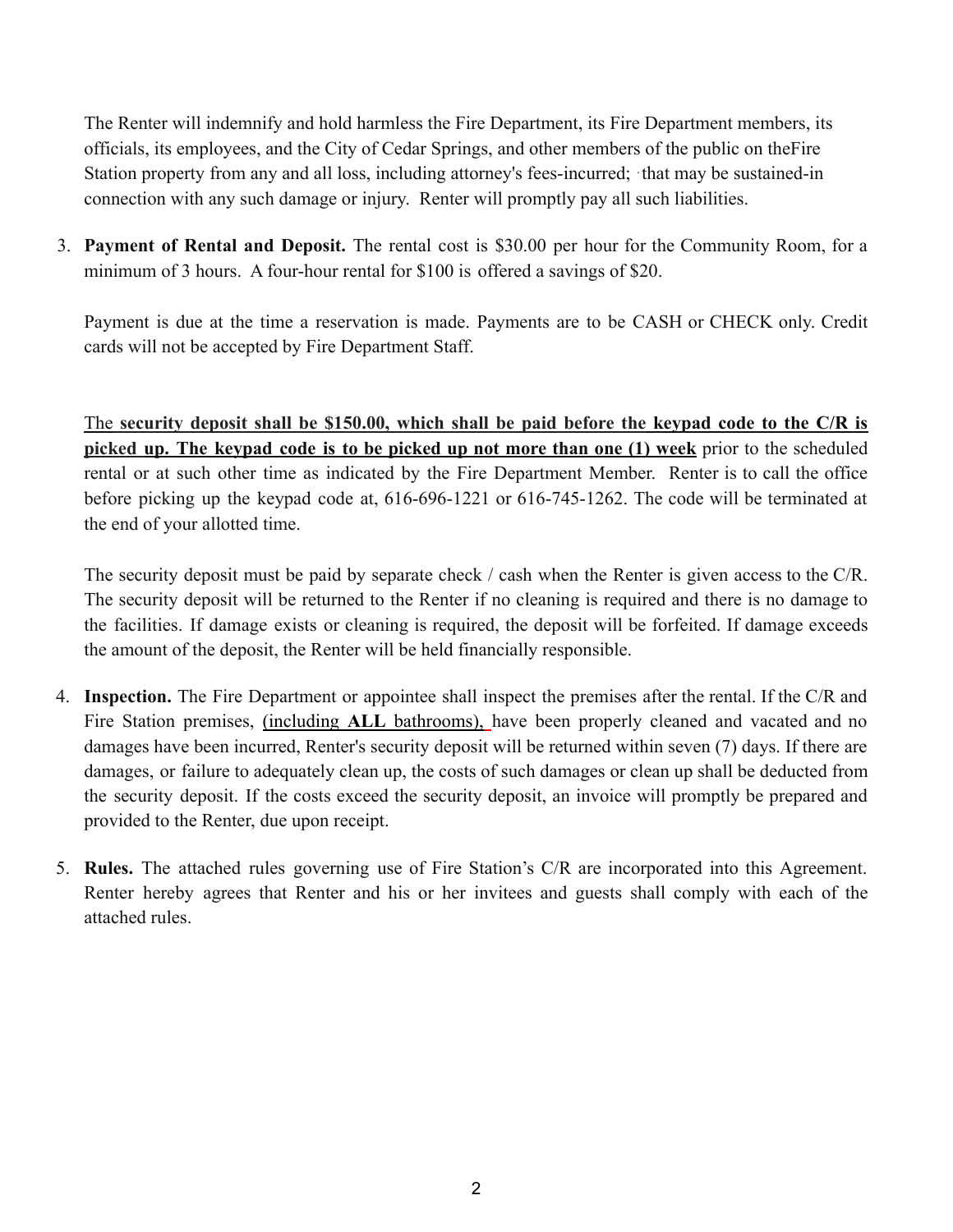## **Rules Governing Use of the Fire Department's Community Room**

## **(PLEASE READ THESE RULES TO INSURE YOUR SECURITY DEPOSIT IS RETURNED)**

- Renter must be an adult resident (age 18 or older) of the Cedar Springs Community. The Renter agrees to be present at the rented Community Room C/R during the entire time the rented Community Room is being used.
- Reservations may be made a maximum of 180 days in advance. Exceptions may be authorized by a Fire Department member.
- Rentals by an individual or organization should ordinarily not exceed one event or rental per month. Exceptions may be authorized by the Fire Department.
- Rental is for allotted time only, which shall include set-up and clean-up. Set-up and clean-up **will not** be on the day before or the day after.
- No sitting or standing on the tables; they could break and/or collapse.
- Renter must supply all paper products, dishes, serving and eating utensils. No food items are to be left in the C/R after rental is done.
- Hot objects, such as cookware or warming trays, shall not be placed directly on tables or counter tops.
- No grill or grilling allowed inside or outside. No red or purple drinks on premises. No food or drink is allowed outside the Community Room C/R.
- No tacks, adhesive material or tape is to be used on the walls. Non-marking poster putty may be used. No use of glitter or confetti is allowed.
- Absolutely nothing allowed to be attached to the ceiling.
- The Community Room C/R, including restrooms and entry areas must be cleaned and left in the same or better condition in which it was found, all floors swept, prints, smudges and dirt are to be cleaned from all glass surfaces (i.e. doors and windows).
- **•** All trash must be deposited in the proper containers in the C/R, including bathroom trash.
- If minors are present during the rental period, the Renter shall provide a proper number of chaperones to be present and oversee the minors' use of the premises while they are on Fire Department property.
- The Renter will use only the areas rented in the Use Agreement.

-

- The Renter must conduct his or her function and use the Rented Room and associated Fire Department property in accordance with all applicable federal, state and local laws and regulations. The Renter is responsible for the conduct of all persons who enter the Fire Department's property during the rental period.
- The Renter acknowledges that he/she is aware that the Community Room C/R and surrounding area, (except for the restrooms), are monitored by closed circuit recording devices.
- Smoking and the consumption of alcoholic beverages on the Fire Department's property, including the Community Room C/R, is strictly prohibited.
- No use of any flammable or hazardous material, including fireworks, candles ( with the exception of a reasonable number of birthday cake candles) is allowed inside the Fire Department or on the Fire Department's property.Disposal of said candles need to be properly extinguished such as running under water to make sure there are no hot candles tossed in the trash receptacles.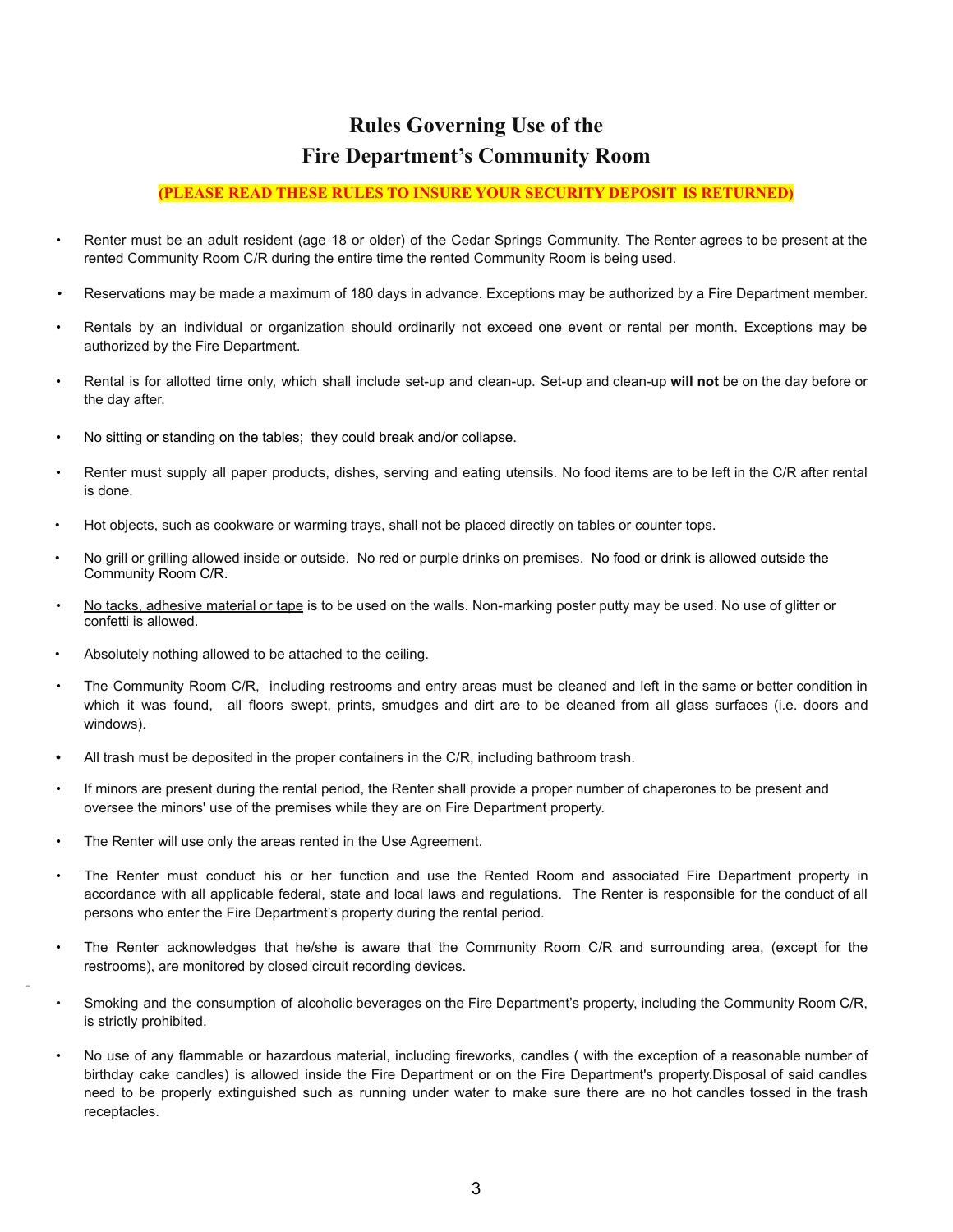• Renter will be held responsible for costs of emergency personnel in response to false fire alarms.

## **I accept and hereby agree to the forgoing conditions:**

| DATE: $\_\_\_\_\_$ , 20      |  | RENTER: Signature: |
|------------------------------|--|--------------------|
|                              |  |                    |
| Payment of \$30/hr (CR):     |  | ADDRESS:           |
|                              |  |                    |
|                              |  | PHONE NUMBER       |
| Payment of \$150 Deposit by: |  |                    |
|                              |  |                    |
| $Cash \_$                    |  |                    |
|                              |  |                    |
|                              |  |                    |
|                              |  |                    |
|                              |  |                    |
|                              |  |                    |

**The Use Agreement for the forgoing requested date is hereby accepted and approved.**

DATE: \_\_\_\_\_\_\_\_\_, 20\_\_\_\_\_ Cedar Springs Fire Department

By: \_\_\_\_\_\_\_\_\_\_\_\_\_\_\_\_\_\_\_\_\_\_\_\_\_\_\_\_\_\_\_